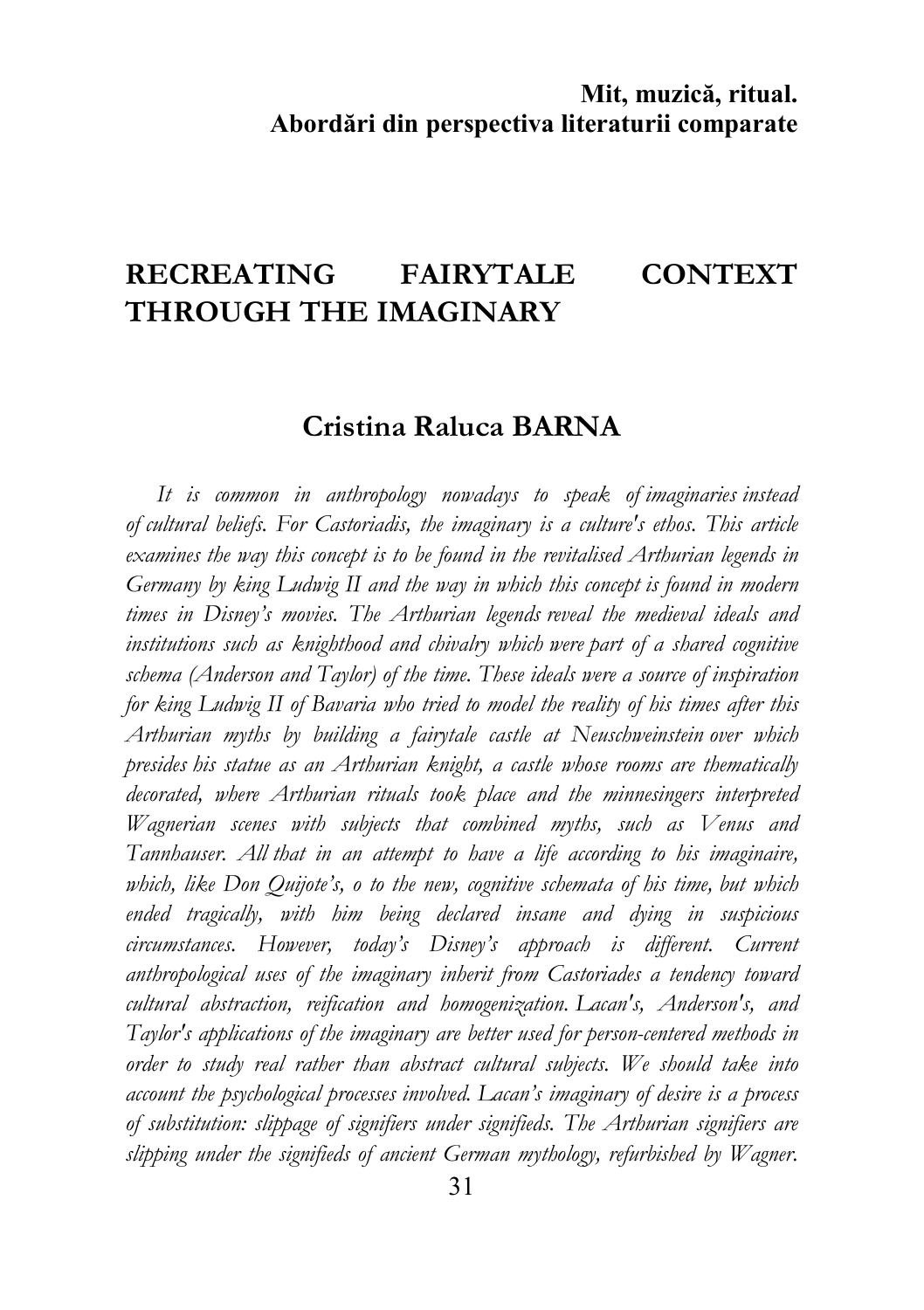The King is trying to substitute a world of romance for the drab, uninspiring reality of his time. As in Lacan's mirror stage, he identifies himself with an image: the Grail knight. Disneyland is a cultural artefact, it is part of the Lacanian symbolic order. Common to both is the vanishing of the real under empty signifiers of desire. Key words: imaginaire; cognitive schema; schema theory

Although, according to a long-standing tradition, Charles Perrault was credited with the invention of this genre, Lewis C. Seifert's more recent approach - Fairy Tales, Sexuality, and Gender in France. 1690-1715- relocates the genesis of the fairy tale within the incipient feminism which dawned upon France in the century preceding the Bourgeois Revolution. It was Marie Catherine d'Aulnoy who first included a conte de fee in her novel, Histoire de Hypolite (1690). The study of the genre was thus opened and expanded so as to accommodate feminist perspectives: a woman's need to escape the dry rationalism of the French, Cartesian philosophical outlook, the normative bend of neoclassic poetics, as well as the rigid frame of the patriarchal family that frustrated female desire of an imaginative life and of social emancipation. The new discourses of utopian projections dawning upon the Age of Enlightenment uneasily combined with nostalgic incursions into past ages favoured the emergence of a new literary genre, reminiscent of the medieval cult of the supernatural, yet loaded with an interest in travestied social relationships of the time, and satirizing, in a veiled way, the meanness, the oppressive and arbitrary conduct of the representatives of the ancient regime (kings and aristocrats). In Perrault's Sleeping Beauty, for instance, we can hypothesize a veiled allusion to a woman's destiny in the patriarchal society, completely dependent upon a man's love and marriage, in the absence of which her life is like sleep, wasted. The observation of the mechanism of desire prompted by traumatic unconscious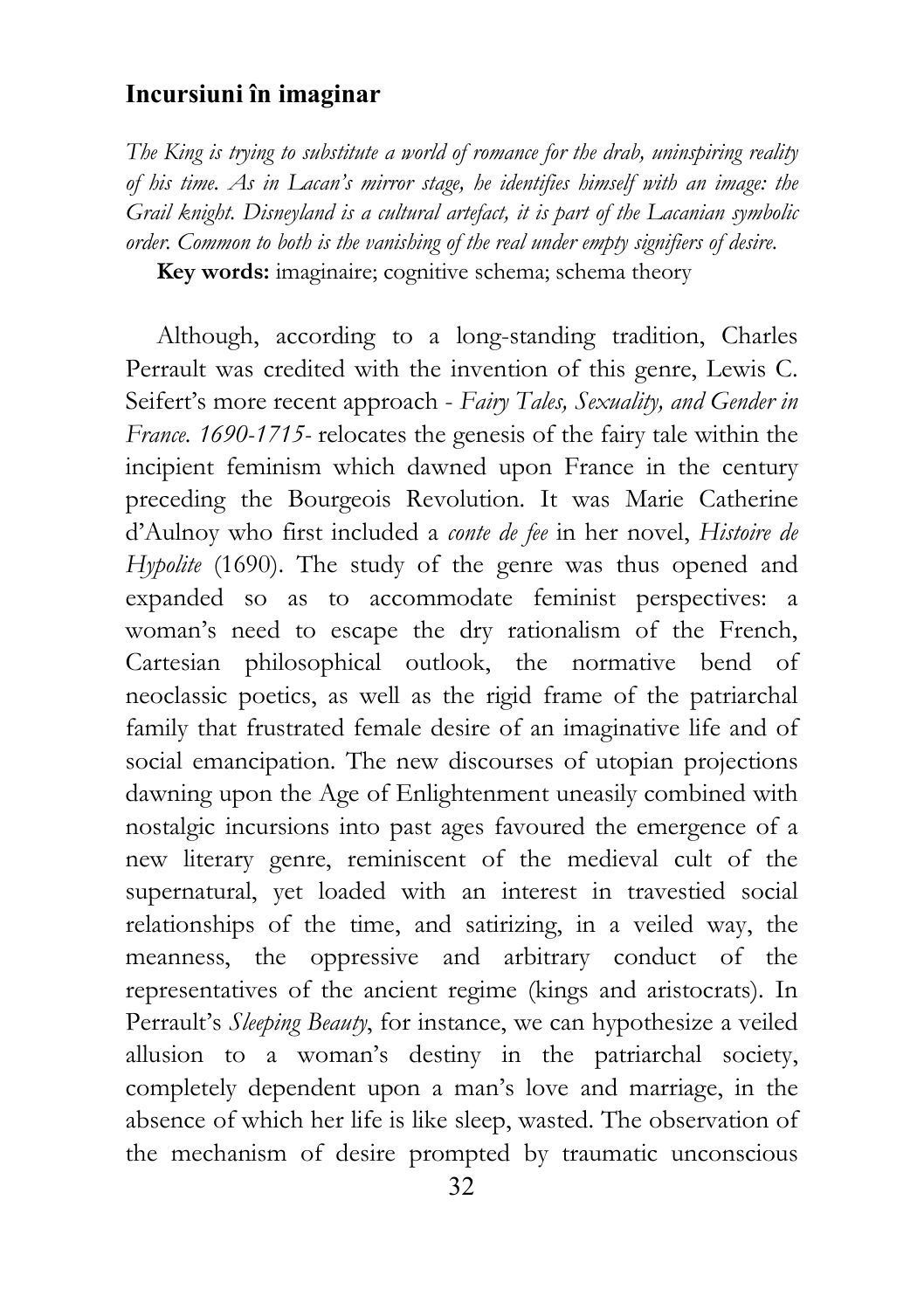contents caused by social deprivation, the promotion of alternative models of social relationships or of family life, studies in the sexed, classed and raced bodies of the fairy tale cast, of the way fairy tales have been rewritten to serve a feminist agenda, etc. have lately expanded the traditional frame of fantasy and narrative theory through which fairy tales were filtered and analyzed, opening vistas to psychoanalysis, social criticism, gender, race, postcolonial, New Historicist or cultural studies.

Castoriadis's imaginary is a schizoid world, a superposition of individual fantasy, yet free from the perils of autism by its anchorage in the intersubjective order of society, and of instrumental rationality. Let us compare two cases of overlap which seem to prove Castoriadis' right.

In the full bloom of modernity, that is in the late nineteenth century, German society saw itself ruled by a king whose ambition was to resurrect the Arthurian and German legends, not only on his private stage, which accommodated Wagner's musical performances, but also in his lifestyle, the decorations of his palaces, his attire, the manners imposed to his guests which emulated the ways of medieval chivalry. Did he feel the need to seduce his people through the imaginary in order to outshine his powerful rival Bismark, like the Catholic clergy of the Counterreformation trying to win back, through art and music, the congregations they had lost to their protestant rivals? Or was he a real-life Don Quixote living by models of times gone by? The fact is he embraced the medieval ideals and institutions such as knighthood and chivalry which were no longer part of a shared cognitive schema in his time, yet not a case of autism either, as Wagnerian opera disseminated such mythical representations among his massive audiences. These ideals were a source of inspiration for king Ludwig II of Bavaria who tried to model the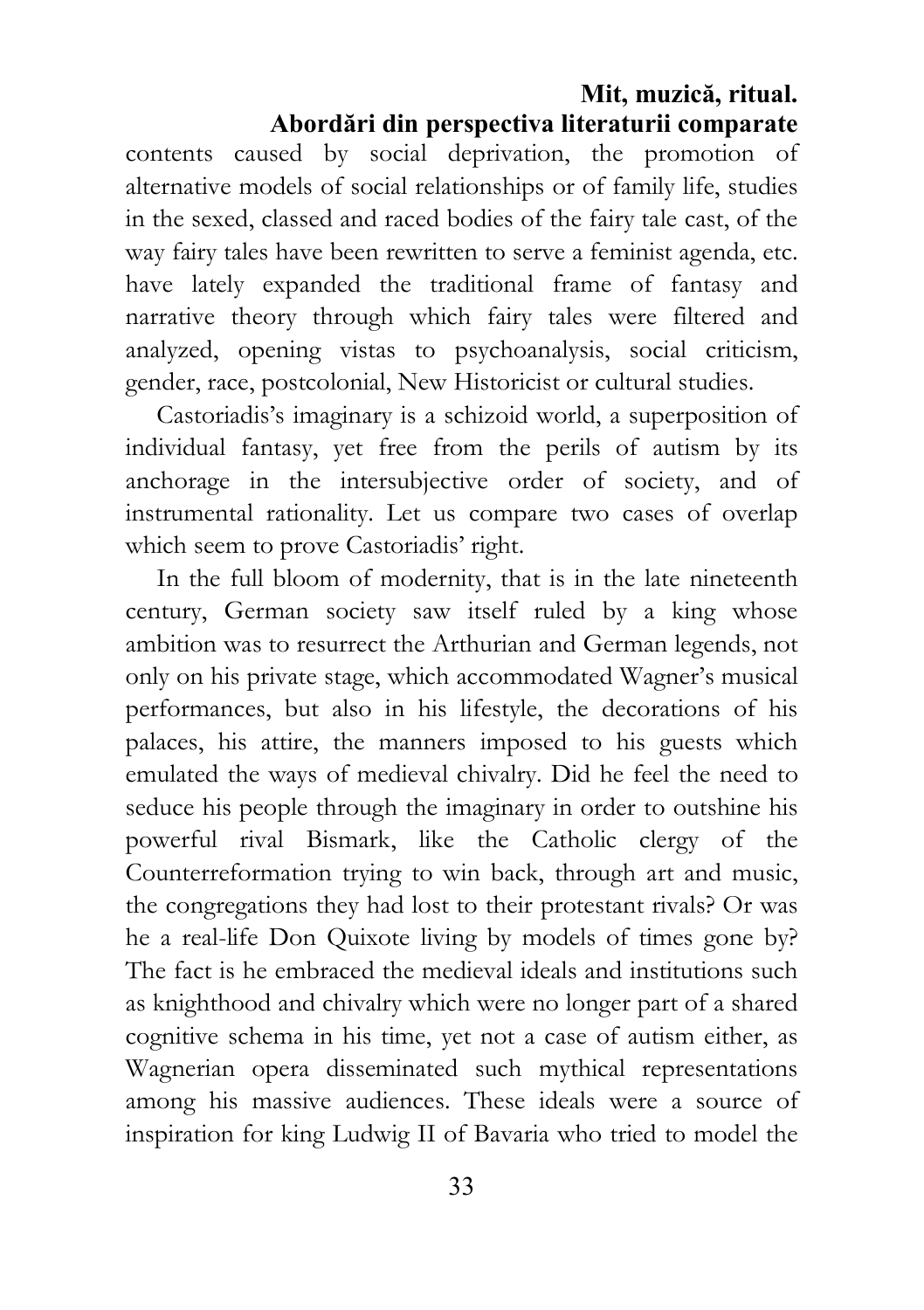reality of his times after these Arthurian myths by building a fairy-tale castle at Neuschweinstein, over which presides his statue as an Arthurian knight, whose rooms are thematically decorated, where Arthurian rituals took place and the minnesingers interpreted Wagnerian scenes with subjects that combined myths, such as that of Venus and Tannhauser. All that in an attempt to lead a life according, not to his individual imagination but according to the imaginary reified in the cultural order of another age. They are emptied of the meaning they had had back then, which allows their mix and rewriting. The Arthurian signifiers are slipping under the signifieds of ancient German mythology, refurbished by Wagner. The King is trying to substitute a world of romance for the drab, uninspiring reality of his time. As in Lacan's mirror stage, he identifies himself with an image: the Grail knight. He is also aware of his artifices, of himself producing neotypes – Neuschweinstein – rather than a return to origin as in religious rituals. Artefacts are part of the Lacanian symbolic order. Common to both is the vanishing of the real under empty signifiers of desire.

The opposite case is the Disneyland of the Hollywood film industry in the mid-twentieth century.

In The Dark Mirror: German Cinema Between Hitler and Hollywood (2002), Lutz Koepnick speaks about the Hollywood dream industries which at the time were drawing heavily on two turn of the century myths: agrarian populism – a phenomenon also present in Romania – and urban progressivism (p.205-208). They opposed the big government and the business world through appeals to Edenic images of agrarian life, reminiscent of the Nazi adulation of land as a "mythical source of racial identity". Koepnick's example is the movie entitled The First Legion produced by Douglas Sirk, based on Emmet Lavery's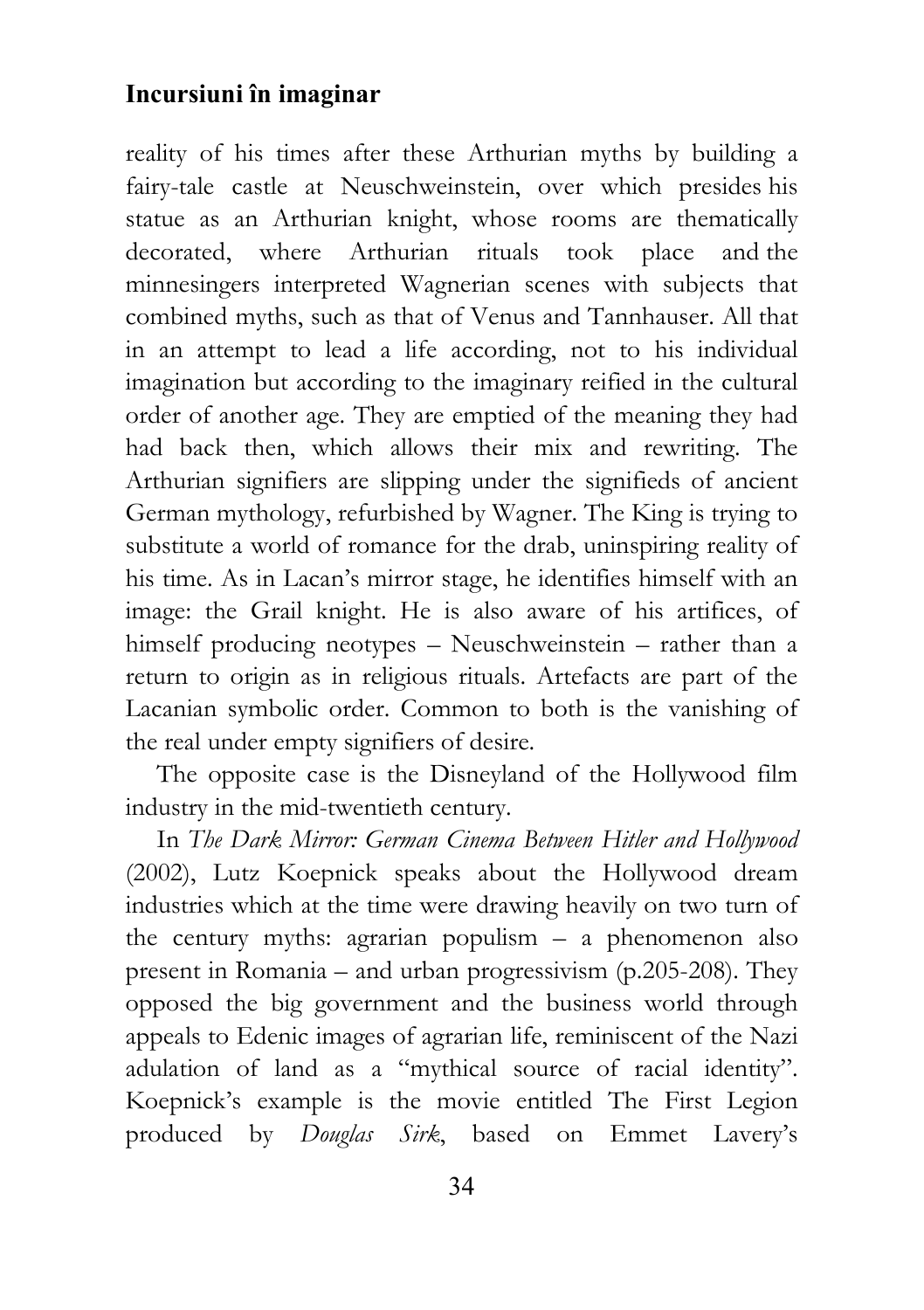homonymous play and script. The action is triggered by a faith crisis among the Jesuits of a seminary. Father Quarterman had travelled to India, where he had shot films showing how holy people there were capturing the believers' souls "by capturing the imagination" (Koepnick, 2002, p.212). A non-miraculous event – Father Sierra's recovery of the walking function– causes collective hypnosis through combination with the cinematic image of an Indian scene. "It induces the priests to reshape the real as an imaginary space of wish fulfilment and plenitude" (Koepnick, 2002, p.212).

The Walt Disney productions too are affected by populism. Moral values are associated with commoners, therefore Snow White, for instance, who is envied by her mother but not forced to slave her life away like Cinderella, can be seen laundering he floor in the opening scene.

In another Disney production, Sleeping Beauty, the Perrault story is combined with Briar Rose by Grimm Brothers, both of them possessing a touch on historical realities. In the Grimm version, the spell is cast by a fairy who had not been invited because the girl's royal parents only had twelve golden dishes instead of thirteen. The revenge of the discomfited fairy recalls the legend about the beginning of the Trojan War, which is proof of the free circulation of motifs between high culture and folklore:

"The sea-goddess Thetis, Achilles' mother, married the hero Peleus, the father of Achilles. Unfortunately, Eris, the goddess of discord, was not invited to the wedding. Out of rage, Eris catered to the Greek pantheon's sense of vanity by throwing a golden apple onto the banquet table and saying that it belonged to the goddess that was the most beautiful. Naturally, Hera, Athena, and Aphrodite all challenged each other for the apple. Zeus decided the vain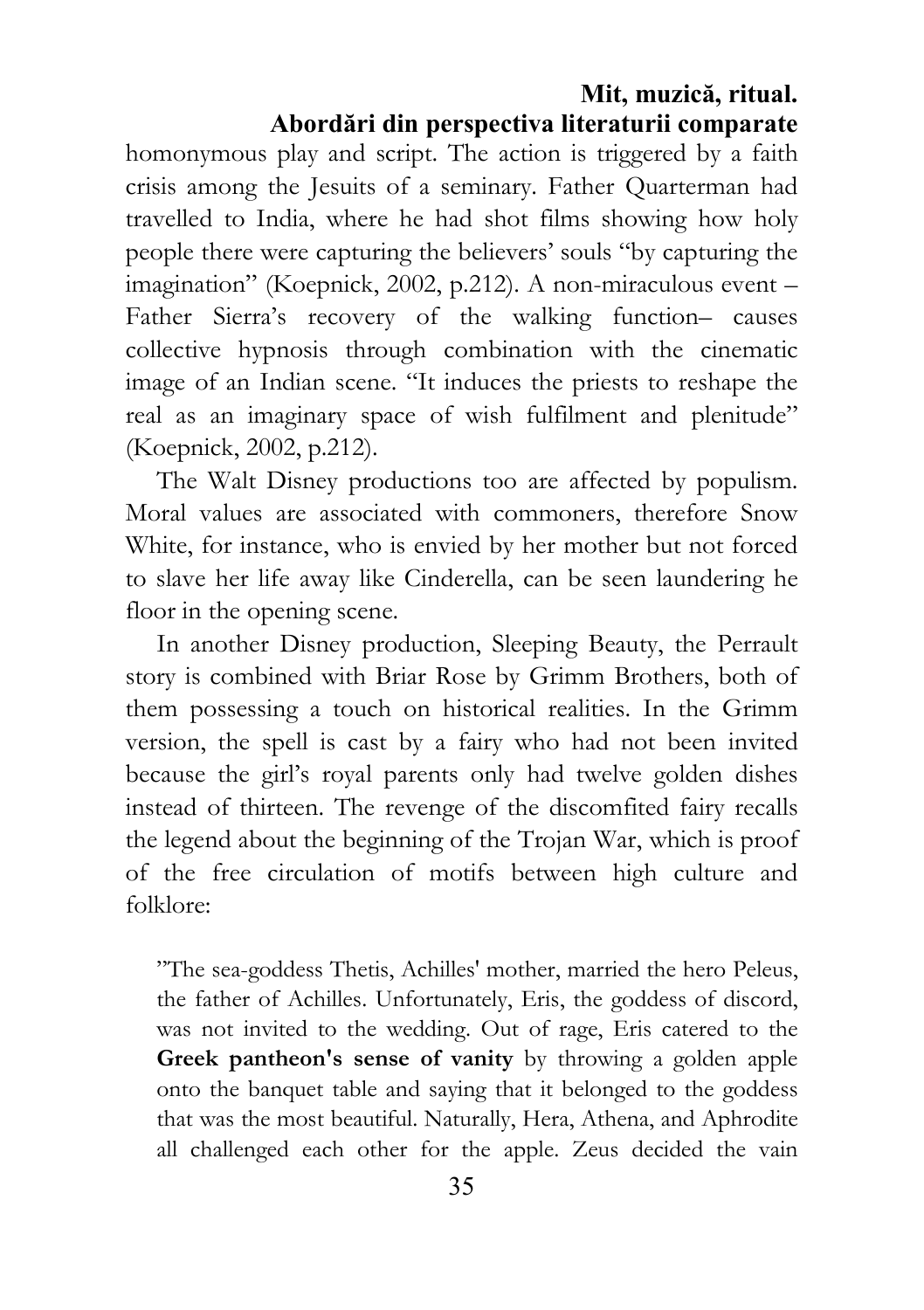goddesses needed a mediator and chose Paris, the prince of Troy and the most handsome mortal man alive, to judge which goddess was the most beautiful. Each goddess decided to bribe him to turn the contest in the goddess's favour. Hera bribed him with power; Athena bribed him with wealth; and apparently Aphrodite offered the most tempting bribe-the most beautiful woman in the world as his bride. Paris, also guilty of a great sense of vanity, accepted Aphrodite's bribe and chose her as the most beautiful goddess. In return, Aphrodite gave Paris the promise of Helen as his wife, the world's most beautiful woman. The problem was that Helen was already married to King Menelaus, king of Sparta, also known as Mycenae and referred to as Achaea in the Iliad. But Helen's known marriage could not stop Paris's vanity, who soon sailed to Sparta to whisk Helen away from Menelaus. Naturally, when Paris refused to give Helen back, Menelaus declared war on Troy to win her back. Hence, according to legend, the Trojan War was started by the feelings of vanity, conceit, and arrogance that dominated the gods and goddesses of the Greek pantheon as well as Paris". (What caused the Trojan War referred to in Homer's Iliad and The Odyssey?, 2013)

It is also the Grimm tale that focuses the action on an extraordinary castle surrounded by inaccessible thickets and bushes which imprison and kill trespassers. It is only the prince who walks into them determined and fearless – the very image of the activist hero advertised by American progressivism – that manages to get to the castle and wake up its sleeping inmates. The separation of high, courtly life and commoners is suggestive of the presence of the castle and of villagers at Neuschweinstein– close in physical space but situated at the extreme of the social hierarchy. The image of the prince with sword and shield can be seen on the roof of Neuschweinstein Castle, the statue embodying Ludwig's image of himself as Arthurian knight. With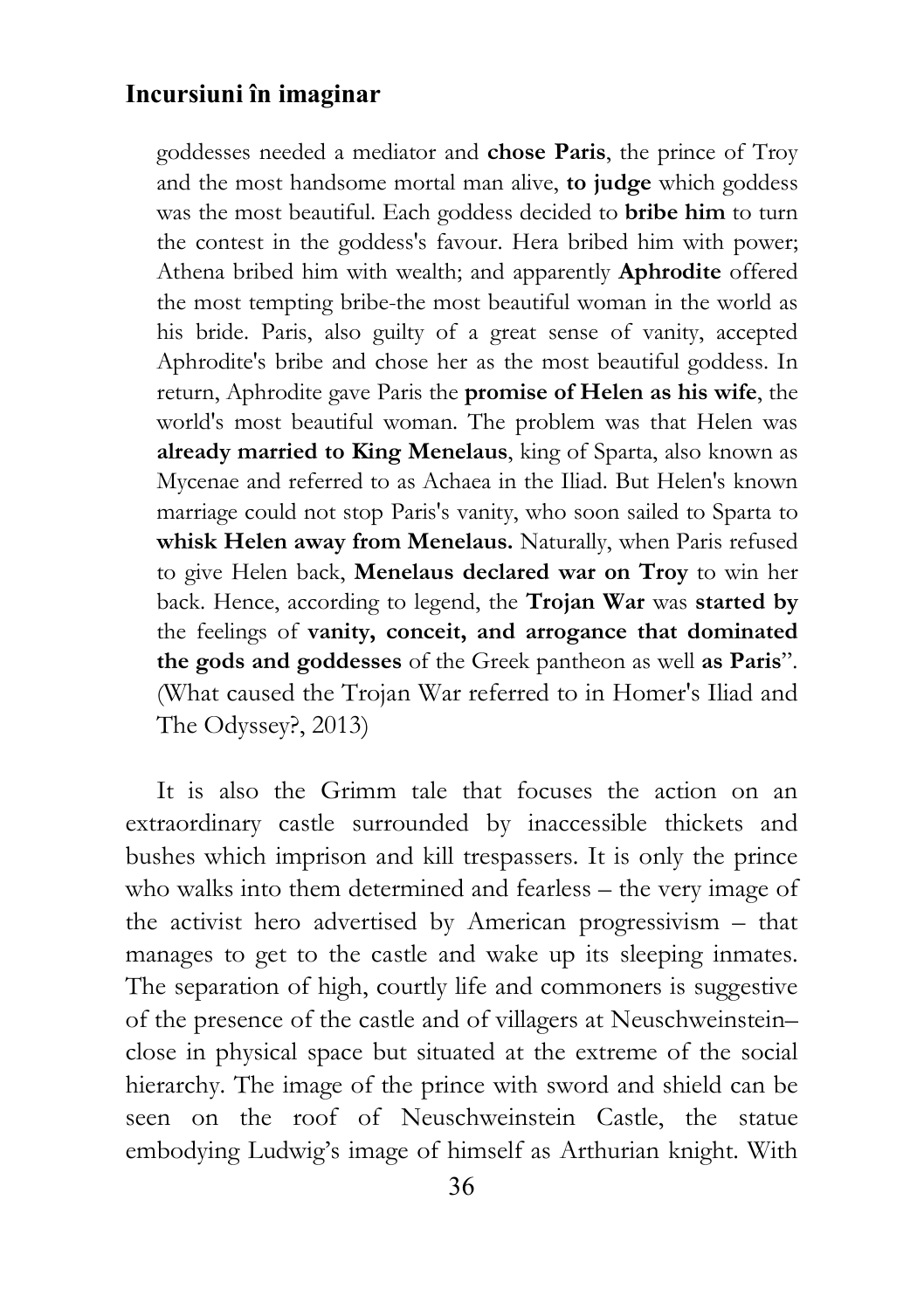so much graphical fantasy, could we imagine that the Disney team had run out of imaginative resources being forced to use the real image of Neuschweinstein Castle? The more appropriate answer is that Hollywood populism associated royalty with feelings of vanity, conceit, and arrogance.

The Disney producers introduce a wicked fairy who is absent from both originals (in the Perrault version, she is just an old fairy, the eighth, for whom there is no golden casket left. In the Hollywood version, she is named after a horrific witch, Maleficent, the Evil Doer, created by the Catholic witch-hunt, Stanley Stepanic (2014) explains in his "Demonology: A Study of What Is Not" (Skeptical Inquirer).

"'Demonology' first came into usage in the English language in roughly the mid-1500s, though it may have originated in conjunction with developments in what is known as the 'witch craze'. The witch craze stemmed from a variety of factors, including political upheaval through the end of feudalism, religious conflicts against various heresies, and social collapse through disease, urbanization, and the breakdown of the family from effects of the Black Death (Kieckhefer, 1976). Some of this frustrated energy of the Europeans was directed toward the symbolic entity of the 'witch'. This led to the grand delusion of the existence of witchcraft and the subsequent mania that caused the torture and death of hundreds of thousands of people, mainly women (Ben-Yehuda 1980), starting in the late 1400s with the publication of the infamous Malleus Maleficarum (Hammer of the Witches, Hexenhammer in German), which came almost 100 years after Pope John XXII's proclamation against witches in 1326" (Ben-Yehuda, 1980).

The reason for choosing Snow White over other Perrault and Grimm stories might indicate one more populist affiliation to poor and hard-working people contrasting with royal murderers.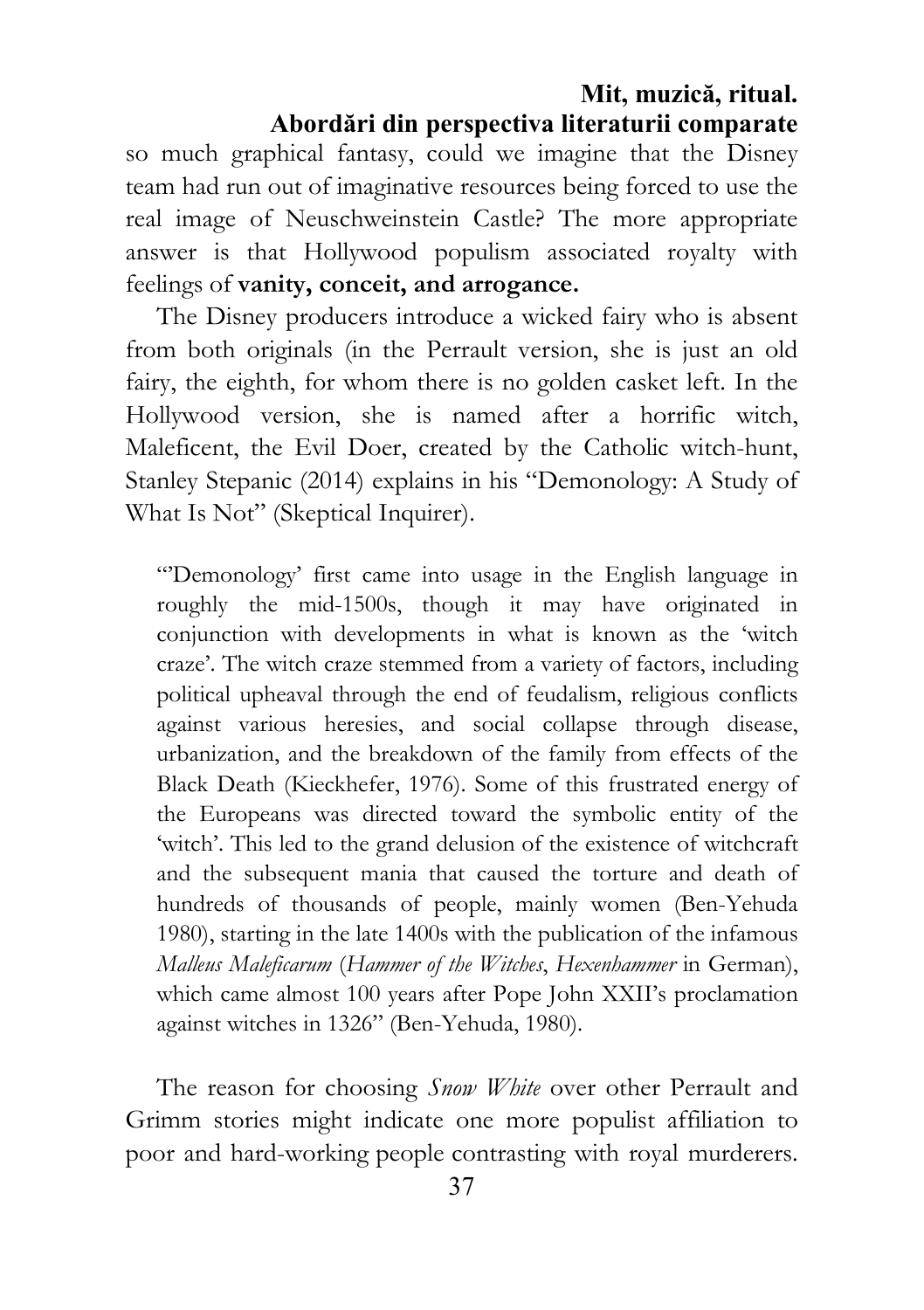According to Eckhard Sander, a German historian, the character of Snow White was based on the life of Margarete von Waldeck, a German countess, the daughter of Philip IV (born in 1533), who, at the age of 16 was forced by her stepmother, Katharina of Hatzfeld to move to Wildungen in Brussels. Her father owned several copper mines that employed children. The poor conditions caused many to die at a young age, or to look stunted and deformed, and who were often referred to as the 'poor dwarfs'. (Exploring the True Origins of Snow White and the Seven Dwarfs, 2015).

Summing up, the overlap of history and fantasy to be found even in a non-factual world like that of fairy tales is a powerful argument in favour of a mixed poetics of the imaginary-real and renders the search for historical and discursive contexts a legitimate concern.



#### Reference:

NACHMAN, Ben-Yehuda (1980) The European Witch Craze of the 14th to 17th Centuries: A Sociological Perspective. American Journal of Sociology, 86: 1-31.

CASTORIADIS, Cornelius (1975) L'institution imaginaire de la société. Paris: Éditions du Seuil.